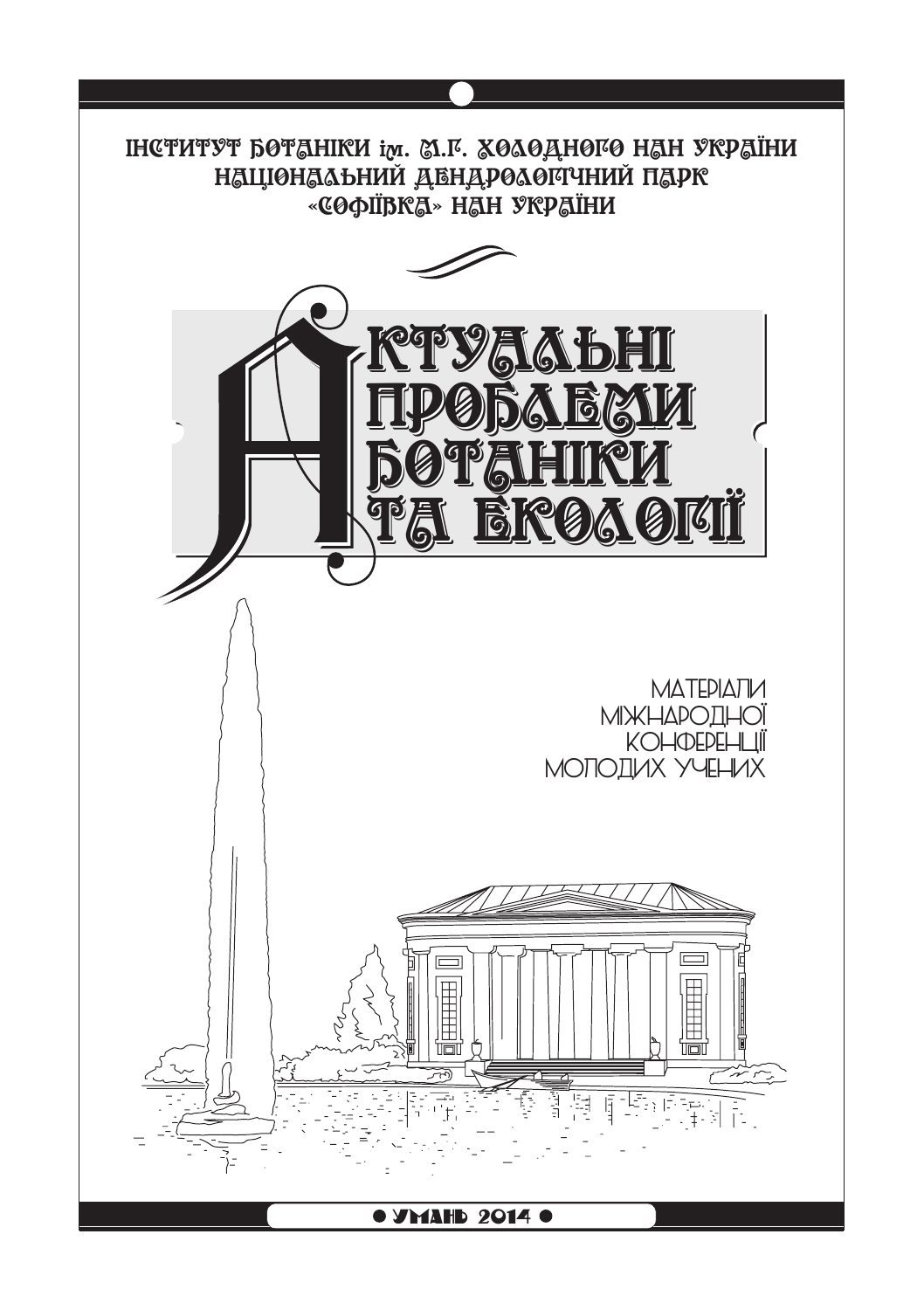## УДК 58 ББК Е52 А 43

## **Редакційна колегія:**

чл.-кор. НАН України Єлизавета Львівна Кордюм, Олена Райда, Марія Зикова, Олеся Безсмертна, Олена Перегрим, Микита Перегрим, Андрій Мосякін, Олександр Поліщук, Олена Клименко, Андрій Бабицький, Юлія Кругляк, Ігор Ольшанський, Валерія Павленко-Баришева

А33 Актуальні проблеми ботаніки та екології. Матеріали міжнародної конференції молодих учених. – Умань: Видавець «Сочінський», 2014. – 180 с.

ISBN 978-966-304-080-6

У збірнику надруковано матеріали, представлені на міжнародній конференції молодих учених. Праці авторів охоплюють ряд питань, зокрема: теоретичні та практичні аспекти мікології, бріології, ліхенології, альгології, систематики та флористики судинних рослин, екології та фітоценології, експерементальної ботаніки, а також дендрології, інтродукції рослин т а ландшафтної архітектури.

**УДК 58 ББК Е52**

ISBN 978-966-304-080-6 © Інститут ботаніки ім. М.Г. Холодного НАН України, 2014 © Національний дендрологічний парк «Софіївка» НАН України, 2014